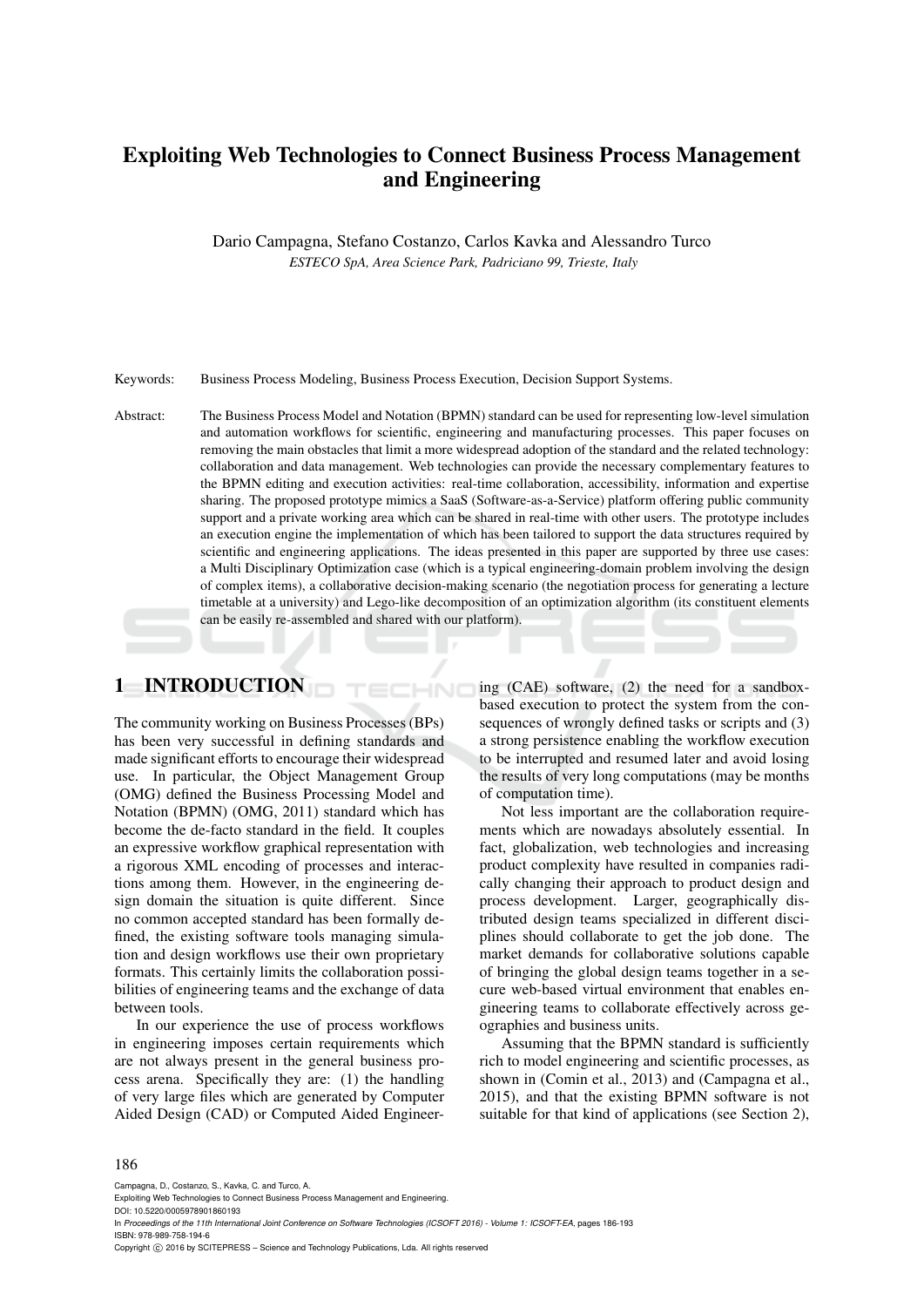the issue addressed in this paper is whether a tailored implementation could indeed solve the problem. Such a solution would bring to the engineering community the advantages of standardized process modeling ensuring interoperability and improving collaboration.

Our proposal is a Software-as-a-Service (SaaS) prototype BPMN platform based on Web technologies which can provide the necessary complementary features to both editing and execution activities: realtime collaboration, accessibility, information and expertise sharing. The proposed prototype platform offers public community support and a private working area which can be shared among users. We expect this paper to contribute to changing the way scientific, engineering and manufacturing processes are modeled with an innovative approach.

Section 2 starts with a presentation of the related work. Section 3 introduces the SaaS prototype platform with details on the editor and engine functionalities. Section 4 describes three uses cases implemented in terms of the SaaS platform and Section 5 presents future developments and the final conclusions.

#### 2 RELATED WORK

BPMN 2.0 is a standard for the representation of business processes supported by a wide community and pushing its portability among platforms. BPMN 2.0 can be used to formally build scientific workflows in the context of optimization processes both in terms of process representation and execution, as presented in (Comin et al., 2013). Moreover, the authors in (Campagna et al., 2015) have shown how to take advantage of the BPMN 2.0 extensibility mechanism to support the modeling and the execution of engineering processes.

A number of desktop and web applications supporting BPMN 2.0 are available. For example, Camunda (Camunda, 2014), Trisotech BPMN Modeler (Trisotech, 2015), Yaoqiang (Yaoqiang Inc., 2009), GenMyModel (GenMyModel, 2013), Signavio Process Editor (Signavio GmbH, 2013), Signavio Workflow (Signavio GmbH, 2016), Activiti (Alfresco, 2013) and so forth, just to name a few. As regards workflow editing, these applications differ in the degree of compliance to the standard, the number of BPMN 2.0 elements available for workflow editing and the implemented collaborative features (if any). While there are more than 20 applications supporting BPMN 2.0 workflow editing (OMG, 2016), only some of them support workflow execution. Activiti, Camunda and Signavio Workflow are among those.

Activiti is a lightweight workflow and Business Process Management (BPM) platform which offers a set of components that can be combined to form the desired solution for BPM. The Activiti Modeler Component allows users to create BPMN 2.0 workflows, but it does not have any collaborative out-of-the-box features and does not support certain BPMN 2.0 artifacts, e.g., Data Objects, Data Inputs, Data Outputs. The Activiti Engine component is a process engine that natively runs BPMN 2.0 processes, it allows users to create custom activity types but does not offer sandboxes for task execution.

Camunda is an open source platform for the workflow and BPM creation. Its workflow editor characteristics and capabilities are similar to those of Activiti Modeler. The Camunda execution engine does not execute tasks in sandboxes, but supports the execution of service tasks as external tasks.

Signavio Workflow is a cloud-based workflow management platform. Lightweight business process models can be quickly and easily created with its built-in web-based process builder. However, the process builder does not offer collaborative editing features.

To the best of our knowledge none of the currently available applications satisfies the engineering and collaboration requirements described in Section 1.

# SaaS PROTOTYPE

To show the effectiveness of the BPMN language for the representation of low-level simulation and automation workflows we created a prototype which mimics a Software-as-a-Service (SaaS) platform. The platform is an Extreme Collaboration environment (Kim et al., 2010) where users can model their processes, share them with co-workers and launch and monitor their executions. It is composed of: (1) a *web application* for editing and managing BPMN workflows and (2) an *engine* for workflow orchestration and task execution.

Compared to Activiti, Camunda and Signavio Workflow, our platform supports modeling and execution of less BPMN 2.0 elements. It also lacks some advanced features such as the role-based access and execution data analysis functionalities of Camunda. Nevertheless, our platform has characteristics that are crucial for the satisfaction of the requirements listed in Section 1 that similar tools lack. These requirements are satisfied owing to the chosen architecture and technologies. The *web application* has a number of collaborative features enabled by its client-server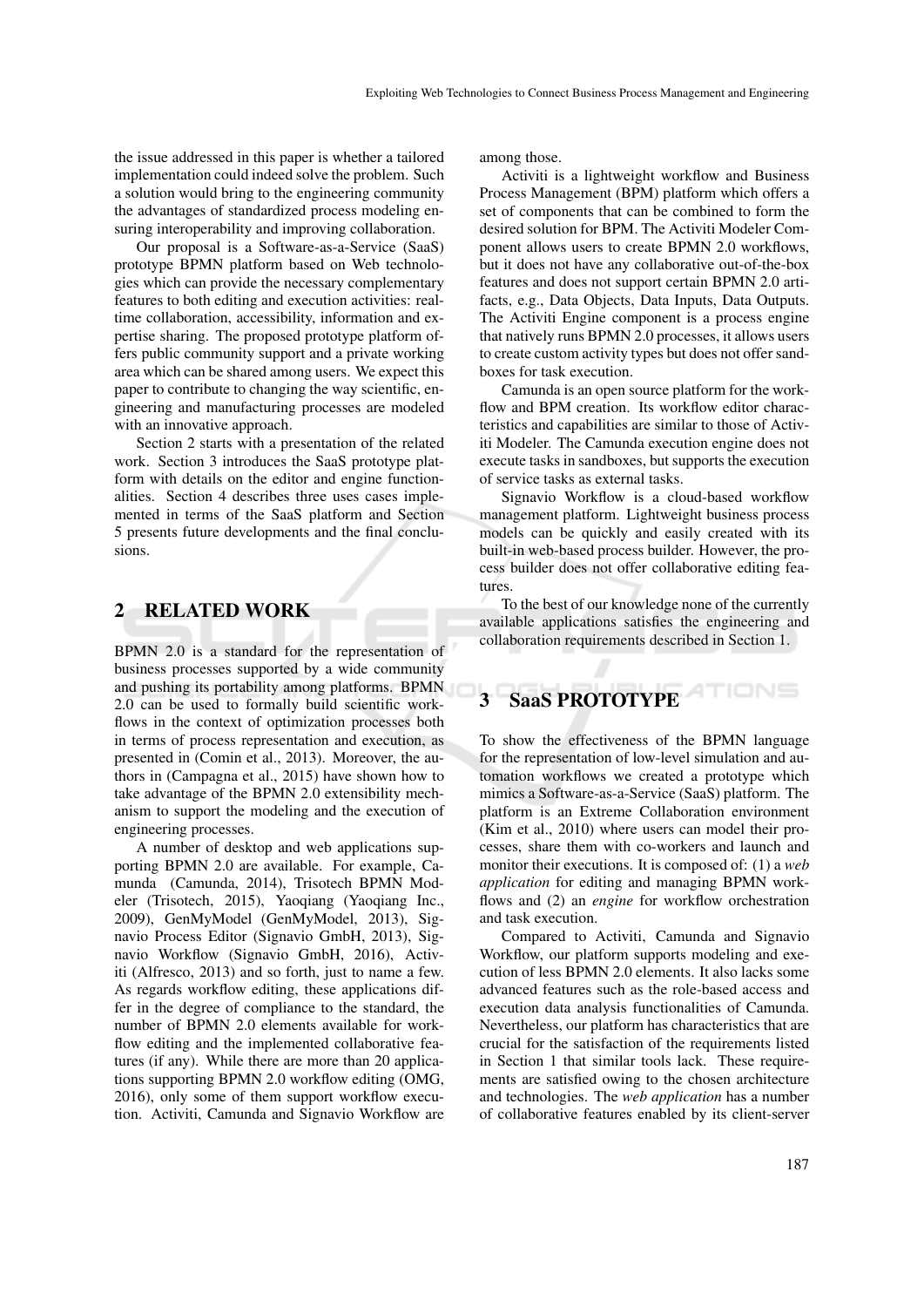architecture and use of Web technologies. The *engine*, inspired by enterprise architecture systems, enables sandbox-based task executions and a strong persistence. Data transfer is reduced during workflow runs due to the use of Uniform Resource Identifiers (URI) for identifying and referencing files.

Our prototype supports a limited number of artifacts which nonetheless are sufficient for complex process modeling. The chosen elements are: Start Event, End Event, User Task, Script Task, Parallel and Exclusive Gateway, Data Object.

Exclusive Gateways, Script Tasks and User Tasks consume and produce data. The current implementation of the prototype exploits the *default value* BPMN 2.0 extensions introduced in (Campagna et al., 2015). It uses simple types (long, float, string and boolean) and multidimensional arrays built with them to represent data values. Script and User Tasks often require support files for their execution or, equivalently, their output is extracted with a file. Our SaaS platform has an ad hoc section for storing, organizing and sharing files. These resources can be accessed at editing time (e.g. by assigning a URI for file identification to a Data Object value) and at runtime, while resources produced as output are made available as soon as they are processed by the BPMN engine.

#### 3.1 Web Application

The web application enables users to create BPMN workflows, request and monitor their executions, perform assigned User Tasks and manage files. It is characterized by a set of collaborative features. Teamwork is enabled in different ways: by inviting people to collaborate on projects, sharing processes, templates and files, simultaneously editing a workflow, assigning and performing User Tasks within groups and importing and exporting BPMN files. The web application has six sections, namely: the *BPMN editor*, the *file management section*, the *administration panel*, the *run dashboard*, the *user task dashboard* and the *public section*.

#### 3.1.1 Features

In this sub-section we will describe a possible "user journey" through the web application. The user starts by creating a new workflow with the *BPMN editor* and uploading the necessary files in the *file management section*. As soon as a first draft of the workflow is ready the user creates a working group from the *administration panel* (new participants are notified by e-mail). The uploaded files can now be shared from the *file management section* directly with single users or the entire group. Workflows can be shared in the



Figure 1: Web application architecture. Straight lines represent communication over HTTP, while dotted lines represent database read/write operations.

same way from the *BPMN editor*. Once the workflow is shared with the group any of its members can edit it. Multiple users can simultaneously visualize and modify the workflow in real-time. When the workflow editing is complete, the user requests a run on the *run dashboard* and monitors it. Any group member can be the assignee of a User Task and will receive a notification when the running process triggers it. Incoming User Tasks are shown on the *user task dashboard*, which has a clear interface showing the data provided to execute the task and data required for marking the task as complete. Once the run has terminated the user can retrieve the workflow output data from the *run dashboard*.

As said above, workflows can be shared with single users or user groups. The web application *public section* enables a different kind of workflow sharing. It basically works like a blog: a user can publish a post and embed a workflow in it so anyone with the access to the web application can explore its *public section* content. Other web application users can add comments to posts and use published workflows as building blocks for their own workflows (for example, a user can create a new workflow using a published one as template).

#### 3.1.2 Client-server Architecture

The web application has a simple client-server architecture as shown in Figure 1. On the server side we have three services implemented using Java EE 7 (Or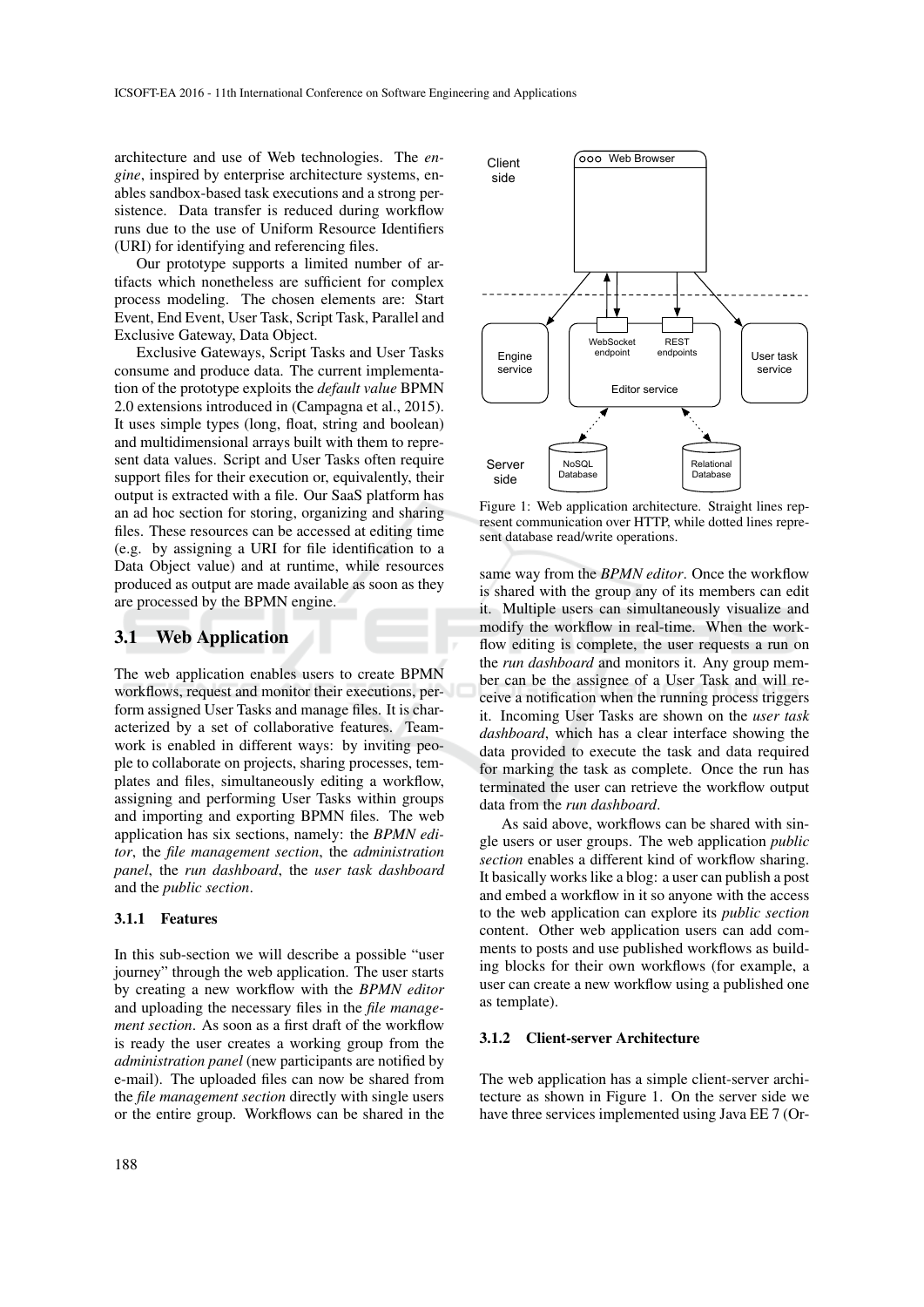acle, 2013). On the client side we have an AngularJS (Google, 2010) single page application (SPA) accessible via any web browser.

The *editor service* is a lightweight service with a set of Representational State Transfer (REST) endpoints and a WebSocket endpoint. The latter is the key enabler of the simultaneous real-time workflow visualization and editing. The *editor service* manages workflow persistence, file storage and retrieval, user data and user groups. It is not based on a complex business logic, i.e. the logic behind the editing of BPMN workflows. User and group data are stored in a relational database, whereas workflows and files are stored in a NoSQL database .

The entire web application business logic resides within the SPA. It fetches and stores user and workflow data via the *editor service* while autonomously managing the view and the logic of the six different sections that constitute the web application. Moreover, the SPA exploits the *engine service* for managing workflow runs and the *user task service* for dealing with User Tasks. Both the *engine service* and the *user task service* are lightweight services with REST and WebSocket endpoints.

#### 3.2 BPMN Engine

The BPMN engine manages workflow orchestration and execution of Script and User Tasks. Its implementation is focused on reliability. It must guarantee the persistence of the computed data and preserve the execution status in case of accidental and/or unexpected blackouts. Moreover, since Script Tasks could contain dangerous code special execution sandboxes have been provided.

The architecture of the engine is inspired by enterprise system architectures and uses a queuing system to decouple its components. The transactionality is guaranteed by a convenient access to the database in which data is stored.

Figure 2 shows the platform engine architecture. Its nucleus is the so called *engine core*, which is a Java SE 8 (Oracle, 2014) application using Camel (Apache, 2004), a versatile open-source integration framework based on known enterprise integration patterns (Hohpe and Woolf, 2003). The *engine core* receives requests for workflow executions from the *engine service*, introduced in Section 3.1.2, through a Java Message Service (JMS) (Java Community Process, 2003) queue. Given the XML representation of a BPMN workflow, the *engine core* executes workflows in an event-based fashion. The execution of each BPMN element and the execution of the workflow are considered events. The *engine core* uses dif-



Figure 2: BPMN engine architecture. Dashed lines represent send/receive operations to/from JMS queues, while dotted lines represent database read/write operations.

ferent enterprise integration patterns to process these events. For example, the *splitter* pattern is used to implement the Parallel Gateway behavior, while the *content-based router* pattern is used to route events based on the type of element they are related to. The *engine core* achieves execution data persistence owing to a relational database (i.e., the *run database* in Figure 2).

The *engine core* delegates the execution of Script Tasks and User Tasks to two other components, the *user task service*, introduced in Section 3.1.2, and the *JavaScript evaluator* (currently the only supported scripting language for Script Tasks is JavaScript). These components communicate with the *engine core* via JMS messages. The *user task service* notifies users of incoming User Tasks and conveys the completion of User Tasks to the engine. User Task execution information are kept persistent in a relational database (i.e. the *user task database* in Figure 2). The *JavaScript evaluator* is a Java 8 application which receives a script and input data required by the script, runs the script with the Nashorn JavaScript engine (Ponge, 2014) and conveys the computed results back to the *engine core*. Both the *user task service* and the *JavaScript evaluator* access the *file database*, a NoSQL database used for file storage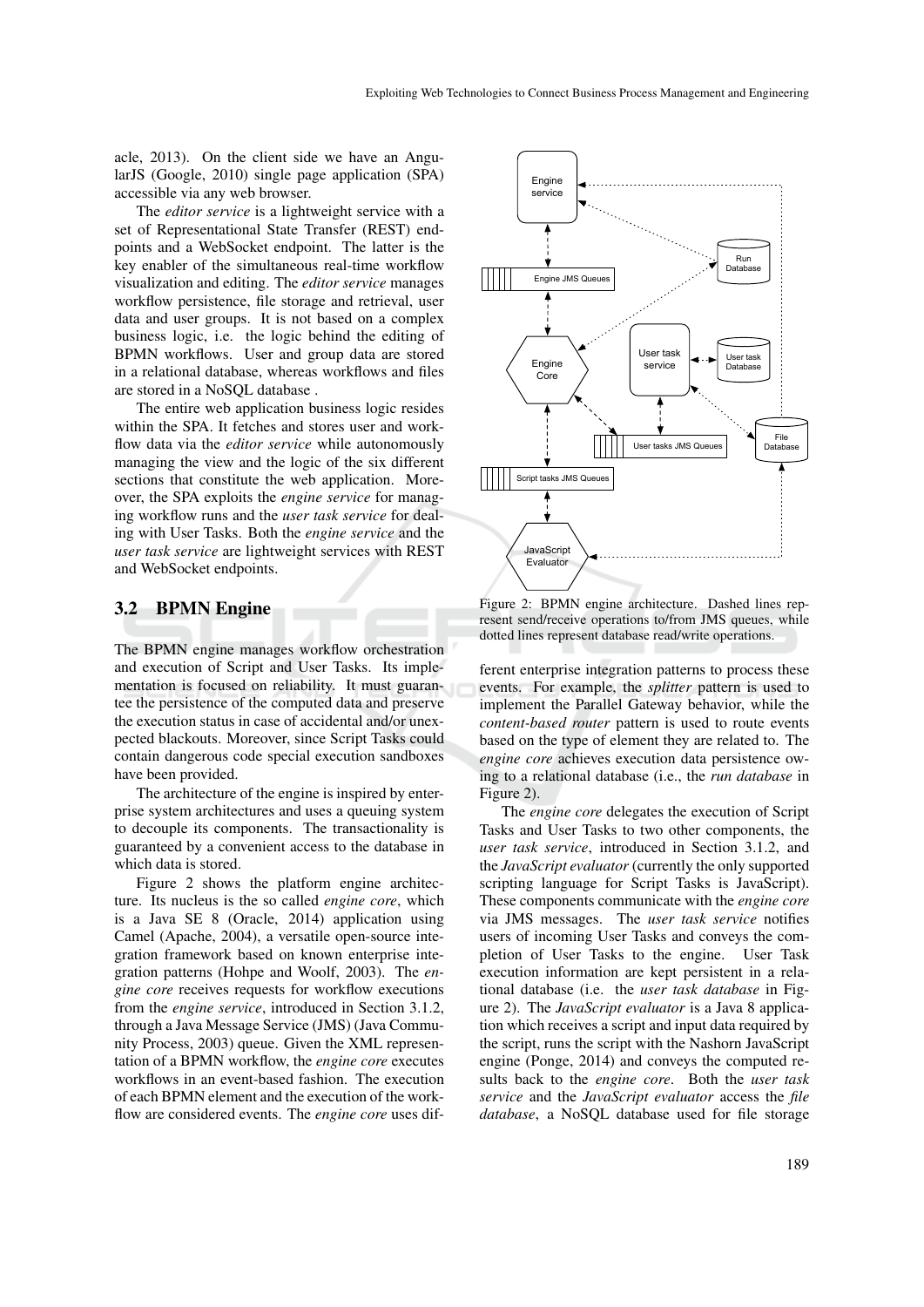

Figure 3: Individual Discipline Feasible approach for a MDO problem with two disciplines.

and retrieval. The decoupling of the task execution from the workflow orchestration has two main advantages. Firstly, task execution is asynchronous, hence true parallelization of tasks is possible and the *engine core* does not have to wait idle for task completion. Secondly, being the task execution sandboxed, the *engine core* is protected from potentially dangerous JavaScript scripts.

File transfers are reduced during the workflow runs owing to the use of URI for identifying and referencing files. The engine core only manages URI, for example it transfers them to tasks when executing data associations. Files are effectively accessed only during task executions. When a User Task is run a user may download existing files or upload new ones. A JavaScript script can request a file content and store new data in the *file database*.

The *engine service* has REST and WebSocket endpoints to request workflow executions, monitor their status, manage their life-cycles (e.g. an ongoing run can be stopped) and retrieving run results. Run requests are forwarded to the *engine core* via JMS messages, whereas run information and results are retrieved from the *run database*.

To guarantee the persistence of the computed data and preserve the execution status, the engine uses Atomikos TransactionEssentials (Atomikos, 2016) for managing multi-resource transactions with the Java Transaction API (Java Community Process, 2002). Multi-resource transactions are essential for guaranteeing reliability and robustness in a system involving both JMS queue and databases. Combined with the event-based architecture, they enable users to restore the engine after accidental and/or unexpected blackouts, resume not yet terminated executions and pause ongoing executions.

## 4 USE CASES

We propose three use cases: a typical engineering scenario - the composition of different studies with a Multi Disciplinary Optimization (MDO) approach; a high level orchestration workflow exploiting the collaborative features of the web prototype and a technical low-level task such as the assembly of a Genetic Algorithm. These two latter use cases cover different human-machine interaction scenarios. In the former case, the interaction is part of the model which includes User Tasks, Script Tasks and Operational Research algorithms. The latter case involves only Script Tasks and the required human intervention is limited to the recombination of the process sub-elements (fragments) which can be found in the web application *public section*.

#### 4.1 Individual Discipline Feasible MDO

Multi Disciplinary Optimization is a flourishing research field and an undeniable potential for complex engineering project applications. It is a particular case of black-box optimization with multiple intrinsically interconnected "boxes": some of the input variables of a black-box (usually called *discipline*) are the output variables of another one and vice versa. In industrial applications this situation occurs when the project is decomposed in sub-systems which are treated separately (for example, when designing a new car, sub-systems can be the engine, the wheels, the car body, etc.) or when different physics are studied on the same object with different simulation software (a typical example is the interaction between structural and fluid dynamic computations on an aircraft wing profile). There are several mathematical techniques for handling these kinds of problems (Tedford and Martins, 2010). We present here the process governing the *Individual Discipline Feasible* ap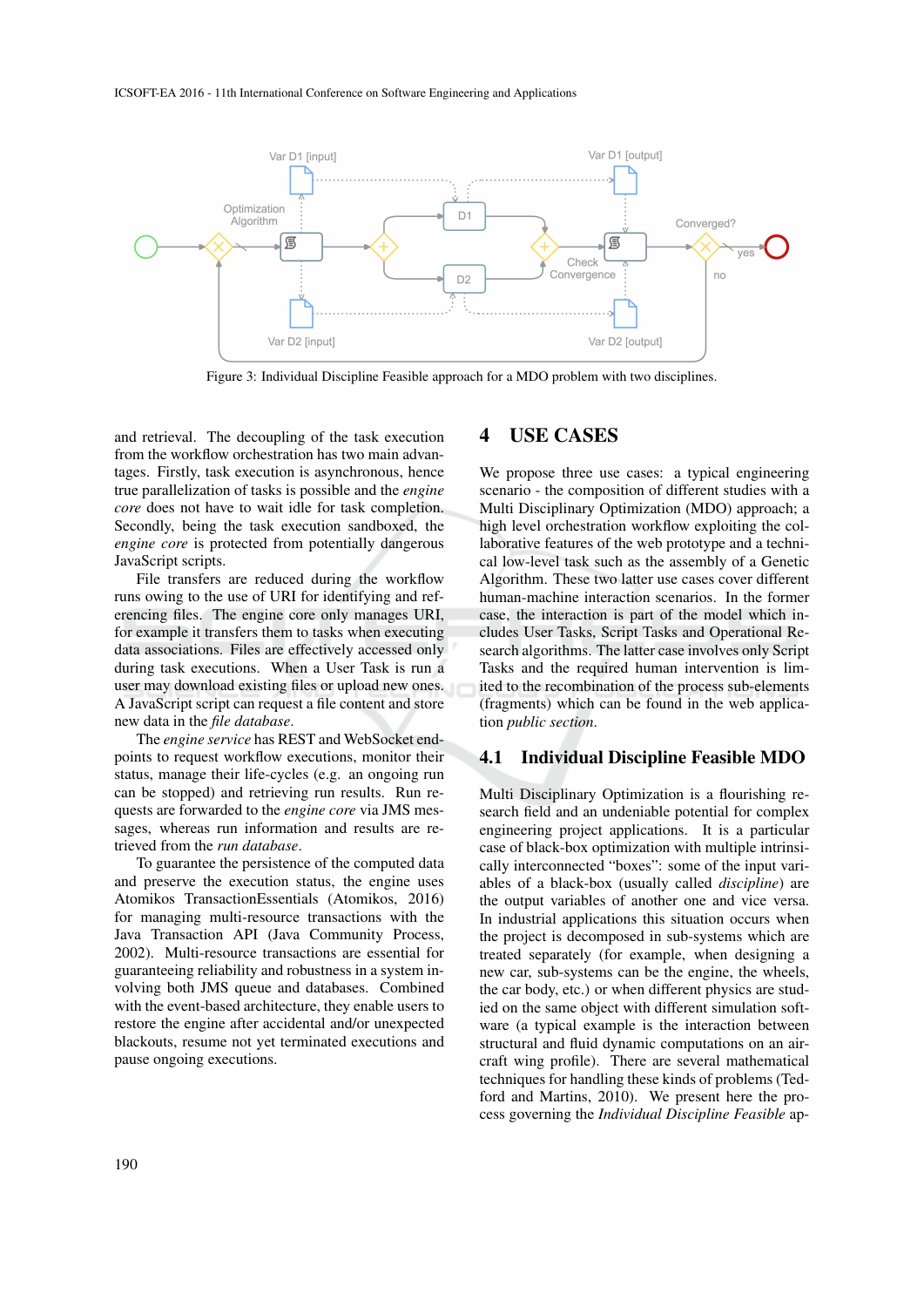proach modeled with our BPMN platform as shown in Figure 3. A detailed description of the technique is not the core topic of this paper, but the idea is that different disciplines (two in this example) are decoupled using slack variables and can solved in parallel. An optimization algorithm orchestrates a convergence loop carrying out the original optimization task with additional constraints to enforce the compatibility between the disciplines (i.e. slack variables have to be equal to the corresponding real variables). Parallel and Exclusive Gateways perfectly manage this scenario, whereas Script Tasks take care of the optimization algorithm and of the convergence check. The two disciplines are included in a generic task shown in the figure but depending on how they are implemented, they can be handled with Script Tasks, Service Tasks or User Tasks.

### 4.2 Collaborative Workflow

In collaboration with DIEGM, the department of the University of Udine (Italy) which responsible for managing lecture timetables, we modeled a realistic prototype of the negotiation process and the optimization of the scheduling problem. Due to spatial limitations the resulting workflow is not included in the paper, but is accessible at the following link: https://goo.gl/W9tbZu.

The process involves a negotiation phase in which the professors declare their availability and approve/refuse the first draft of the schedule. These communications are modeled as User Tasks (triggered in parallel) which can be performed with our platform. The Operational Research solver which generates the optimal timetable once all constraints have been coded is also part of the process. The function calling the solver has been pre-loaded in the Script Task evaluator and made available through the workflow editor. A possible alternative would have been to encapsulate the solver in an ad hoc task, recognized by a BPMN extension element, but this solution is much more complex both in terms the engine architecture and the user interaction. The secretary office is responsible for all manual tasks that cannot be easily automated and all direct controls required by the procedure.

The model is completely executable with the prototype platform: the professors involved in the process will receive a notification whenever they have to provide information and the User Task interface will show them the necessary inputs and the data types of the requested outputs. Operational Research algorithms are invoked automatically and produce output files of the prescribed form.

#### 4.3 Scientific Workflow

This section is focused on an alternative use of BPMN, rather different from what we have shown so far. It concerns the design (and the execution) of optimization algorithms and their scientific dissemination. One of the most interesting aspects is the possibility to model each single phase of any algorithm and thus even reproduce algorithms described in literature. The use of the public section of the application to post fragments or entire algorithms could considerably facilitate the exchange of knowledge in the scientific community.

The process representing an algorithm usually does not include User Tasks. Instead, the engineer or the analyst directly creates and edits the process. As an example, we decomposed a generic purpose evolutionary optimization algorithm (Goldberg, 2003) in its main phases: *Initialization*, *Point Generation*, *Evaluation*, *Selection* and *Stopping Criteria*. The proposed example is a representation of a real algorithm simplified so as to facilitate its understanding by hiding the data objects and showing only the essential features of each phase, which have been enclosed in subprocesses to isolate them.

The inner structure of all sub-processes is clearly visible in Figure 4. The initialization with randomly created points is followed by the main algorithm loop, which is enclosed between two Exclusive Gateways. The loop starts with the generation of new tentative solutions (points) using a random point perturbation. Then the new points have to be evaluated to compute their fitness (i.e. the level of compliance with the optimization problem considering objectives and constraints). If the points do not show very good fitness and hence the *Stopping Criteria* condition is not satisfied, the loop continues with the *Selection* of the best points which will re-enter the loop.

The aim of this generalization is to enable the modeling of as many different optimization approaches as possible by only using this simple skeleton. In the current example we have used Script Tasks to code the routines and a test function wellknown in literature for the Evaluation sub-process, the Shubert Function (Hedar, 2013). This process aims at showing that it is possible to define the building blocks of any optimization algorithm and freely combine them. This decomposition enabled by BPMN opens the door to optimization algorithm customization and hybridization responding perfectly to specific applications in a rather simple way.

A specialized *Point Generation* sub-process is shown in Figure 5. It simulates the behavior of a Genetic Algorithm: the incoming points are handled by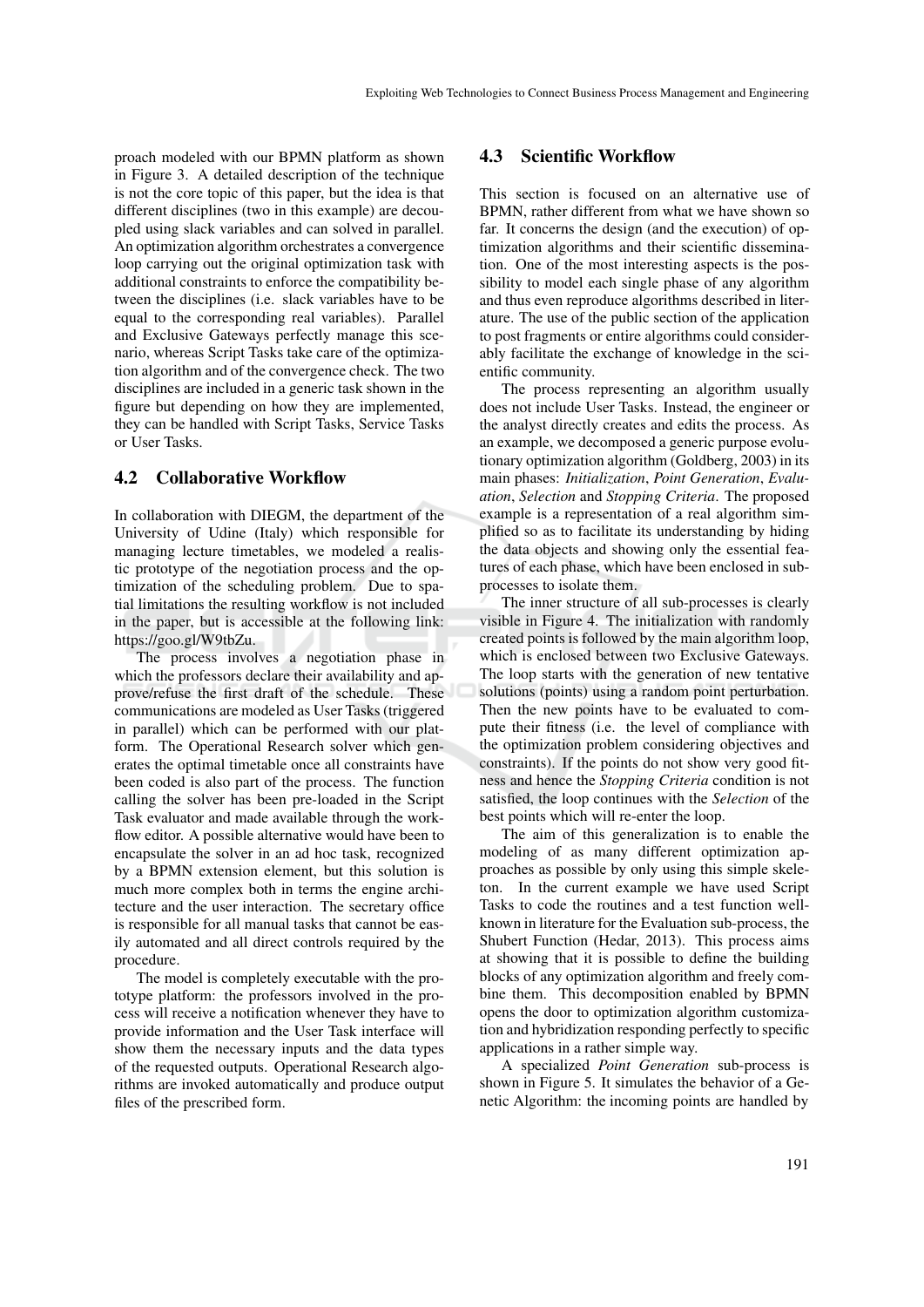

Figure 4: BPMN model of a generic Evolutionary Algorithm.



Figure 5: A possible specialization of the sub-process responsible for the generation of new configurations. In this example we show a Genetic Algorithm with parallel operators.

separate Script Tasks (corresponding to genetic algorithm operators) to generate a new set of points. The three operators, i.e. Crossover, Mutation and Selection, are enclosed between two Parallel Gateways and work thus concurrently. This creation block is in turn enclosed between two Exclusive Gateways which ensure that the process is iterated until the required number of new points is reached.

By simply replacing the generic *Point Generation* sub-process in Figure 4 with this sub-process we have obtained a complete Genetic Algorithm. This building block recombination can be easily extended to other processes to virtually model any algorithm or to combine different algorithms. In this way engineers can write and modify just small elements of possibly very complex algorithms and insert them in

the overall structure, instead of re-writing the entire process. Furthermore, these elements can be easily shared (in the public section, for example) and hence exchanged within the scientific community facilitating knowledge dissemination.

# 5 CONCLUSIONS

We described the implementation and the possible use of a prototype SaaS platform managing BPMN editing and execution. Since it is a prototype and we plan it to become a real service, we used the most recent and updated technologies in its development.

The combination of the capabilities of the BPMN standard with the collaborative features of a modern web application enables the handling of very interesting scenarios for the scientific and the engineering community. Advanced engineering workflows can be directly managed with BPMN, while Extreme Collaboration environments can be supported with Web technologies. The public section offers the possibility to share information and knowledge. The use cases we presented cover these three scenarios. In light of this, we plan to extend our prototype to include all BPMN elements, both for the graphical modeling with the web editor and the workflow execution with the associated engine. Of course, compliance with the standards will be always a top priority to facilitate and promote the interchange of BPMN models between different tools (OMG, 2016).

We also plan to add Functional Mockup Interface